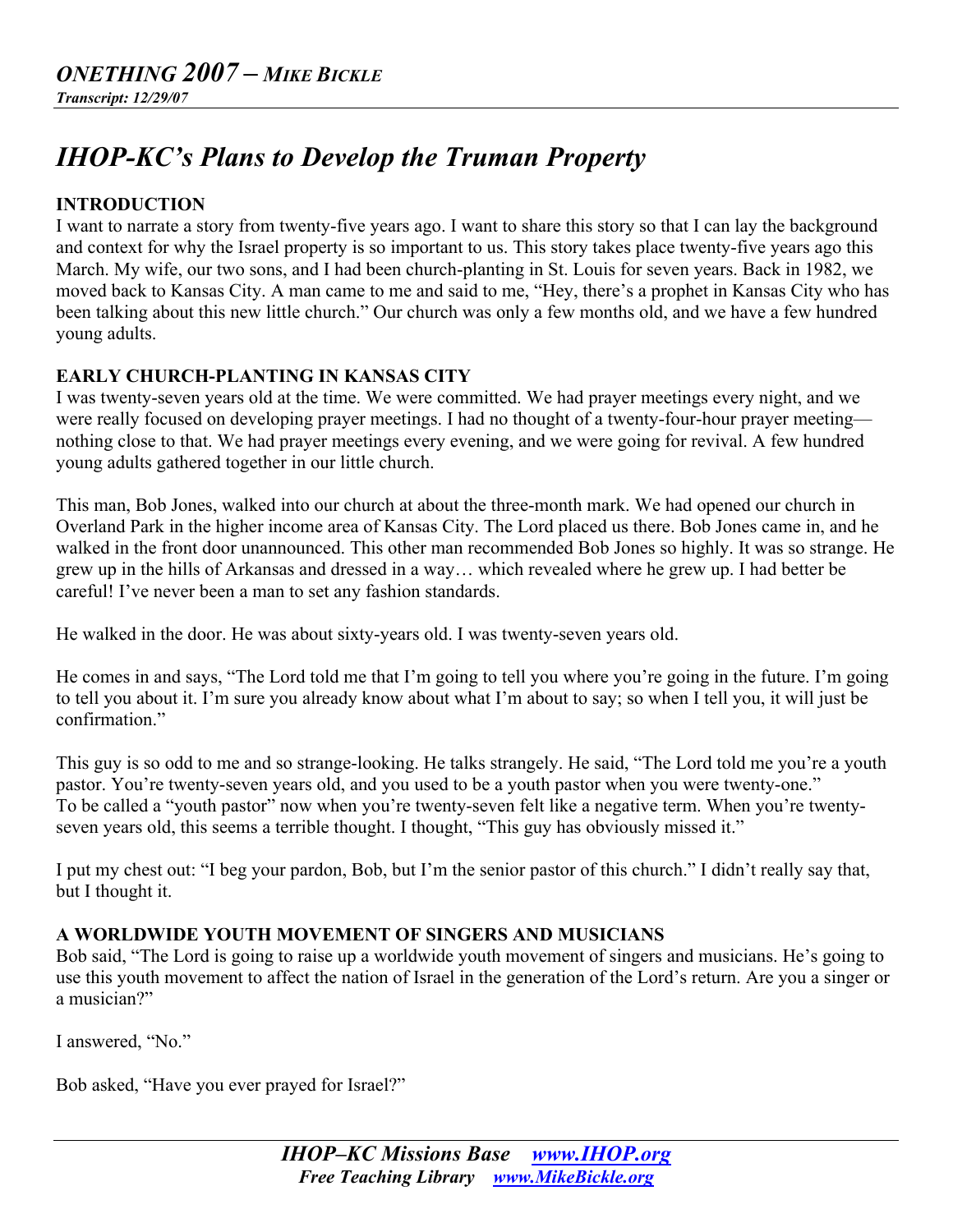I again answered, "No."

Then Bob asked, "Do you know about this youth movement?"

I said, "No."

He said, "So you don't know anything about why you're here in Kansas City, do you?"

I said, "I don't know who you are. I don't even know what you're talking about."

Bob Jones said, "The Lord told me you would be dull, but I didn't think you would be this dull!" He actually said that. I had just met the guy three minutes ago. I wasn't a youth pastor, I had never led singers and musicians, I wasn't that interested in Israel. I had never thought of Israel once in my life. This guy was totally off! He said, "The Lord is going to move you away from this affluent part of town, and He's going to put you next to Harry S Truman. Do you know who Harry S Truman is?"

I answered, "He was a president, that's all I know."

#### **PRESIDENT TRUMAN WAS FROM KANSAS CITY AND STOOD FOR ISRAEL**

Bob asked me, "Did you know that he was from Kansas City?"

I answered, "Bob, in the neighborhood I grew up in, we didn't do presidents. We never thought about that." It's true. I grew up in a rough neighborhood. By the time I was thirty years old, a good number of the guys that I grew up with were either dead or in prison. We weren't that into presidents. There were a lot of things we didn't do—and a lot of things we did.

He said, "Do you know what Harry S Truman did?"

I answered again, "No."

#### **HARRY S TRUMAN WAS INSTRUMENTAL IN THE ESTABLISHING OF ISRAEL**

"Harry S Truman was a man the Lord used in a prophetic way for the state of Israel to be established in 1948."

I didn't know that. Bob said that the top leadership of the United States government was against standing with Israel at the end of World War II. In spite of that, Harry S Truman took a stand even against Marshall and the other men in his main cabinet. Then Truman went to the United Nations, against popular trend, and stood against them. Truman overcame the opposition in the United States government and the United Nations. Israel became a nation because of the insistence of one man, Harry S Truman. There were others who were involved, but none of them to the same degree as Truman. In Israel, they call him, "Cyrus." That's actually a name that they call him. Secular leaders in Israel really liked him, and they actually call him, "Cyrus."

I didn't know any of that. He said, "Harry S Truman was a political intercessor for Israel." I don't know that he knew it, but he was right.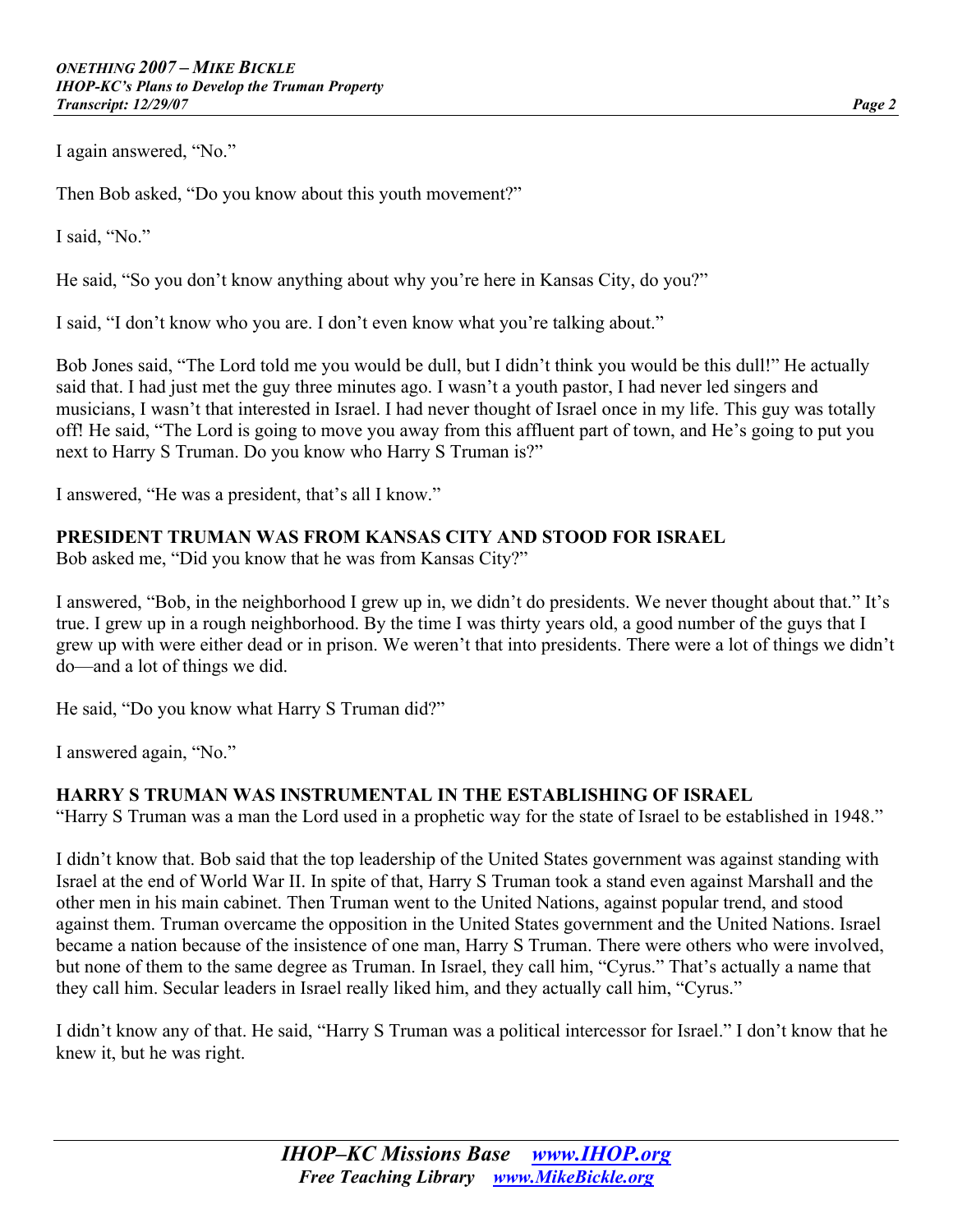# **A YOUNG ADULT WORSHIP MOVEMENT OF PROPHETIC SONGBIRDS**

Bob Jones saw this young adult worship movement of prophetic songbirds coming forth from Kansas City. He said, "By the way, most of them are only one or two years old right now, and some of them aren't even born yet."

Bob Jones called the kids "his bank accounts." He said, "These one- and two-year-old kids, let's invest in them. They're our bank accounts for the future. When this young adult movement rises up, you will be one of the oldest guys in it."

I thought, "What is this guy talking about?"

He said, "He's going to move you from Overland Park next to Harry S Truman."

I said, "Where's that?"

He said, "Over in Grandview, Missouri. Let's call it the 'back yard' of Kansas City."

I said, "I don't really think we're going to move from Overland Park. It doesn't seem like that's going to work." In the next few months, we had ten of the Kansas City Chiefs—the main football players—attending our church. They were young adults, wealthy, but high profile. They loved the whole focus on revival. We had ten or twelve doctors. We had ten or twelve lawyers. Our church was very blessed financially with successful marketplace people. I couldn't even imagine us moving to the back yard of Kansas City.

He said, "The Lord isn't going to ask anyone's permission, but He will put you there. When He puts you next to Harry S Truman, it will be a sign and a wonder to you when it happens. It will be divine timing. As Harry S Truman was a political intercessor for Israel on a global level, so this young adult movement will be committed to the nation of Israel on a global level."

# **THE YOUNG ADULT MOVEMENT WILL ALSO STAND FOR ISRAEL AS TRUMAN STOOD**

This was twenty-five years ago. It made zero sense to me—absolutely zero sense. The next thing Bob Jones told me made the prophecy even more difficult to believe. He said, "Israel is going to be your most strategic target in terms of the end-time purpose, but in terms of your biggest influence, it will be Asia."

I had never been to Asia, and I hadn't even thought of it. I said, "What do you mean?"

He said, "I saw them over in the rice paddies. It was the strangest things. I saw them with television sets in their hands. I don't know where they were plugged in; I couldn't see. They had televisions on their watches. They were watching Kansas City live on television sets in their hand. They were watching Kansas City in their fields and the rice paddies."

I said, "Get this man out of my office! I'm not a youth pastor; I've never been seen once singing or dancing in beat or on tune. I'm definitely not into Israel, and there's no such thing as television sets in people's hands in rice paddies with no plugs."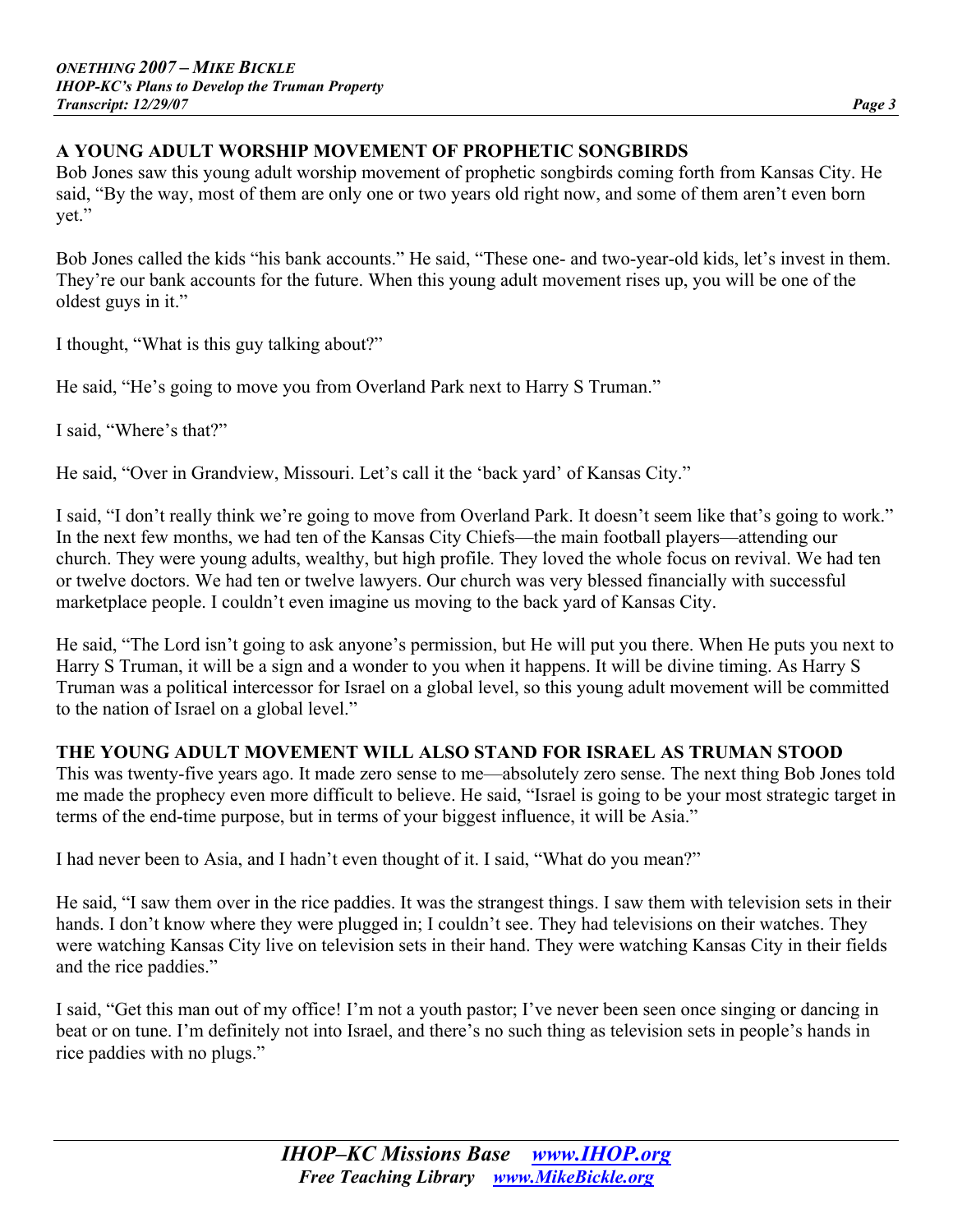Twenty-five years later, all that Bob Jones prophesied made a lot more sense. That was in the very time when he said, "The beginning of the breakthrough will be with African-Americans. When the Lord connects them and

He said all of this right in the first one or two times I talked with him. It was quite amazing. Twenty-five years later, we got this piece of property from a man named Gary Cooper. We were trying to get one piece of property, but all the doors shut. That was fine because you don't want to push those things too hard.

#### **THE JOURNEY TO GETTING THE TRUMAN PROPERTY**

they're in their place, that's when the breakthrough begins."

One day, Gary came in and said, "I had the strangest conversation with the city leaders. It's just developed out of nowhere that Harry S Truman sold his property in Grandview Missouri to a Jewish family. This Jewish couple died, and their children now have it."

Gary was in contact with the children, and they came to us and were willing to sell it to us at one fraction of the cost of what it's worth. They brought it way down. They came to visit IHOP–KC, and what struck this Jewish family was this: "Our parents always wanted this property to do something that would bless Grandview. They always loved Grandview. They wanted to have the property bless Grandview. We think that all these young couples and all these young people with these bright spirits will bless Grandview, so we're going to bring the price way down. We want to sell it to you. We want you guys to have it.'"

So we said, "Yes."

#### **BUYING THE TRUMAN PROPERTY: DEBT-FREE FOR IHOP-KC**

All of this happened in late September and early October, but they needed to wait until the first of the new year for tax reasons, so it happened that our closing date was January 27, 2008, which was exactly fifty years to the day that Harry S Truman sold it to this Jewish family. He sold it on January 27, 1958. Gary got the paper and it said, "Harry S Truman closing date." It was exactly fifty years to the date.

Of course in the Bible, fifty means a Jubilee. Jubilee is what happens when the property reverts back to its rightful owner, and it's debt free. A certain man from somewhere—he wishes to remain anonymous—flew into Kansas City and said, "I want to pay every single dollar to buy this property. I want to pay the closing costs. I want to pay for everything. It's a matter of principle. I want it to be debt free for IHOP–KC." Out of nowhere, a man came with a heart to buy this property. The property is reverting back to its rightful owner, which is the intercessory movement for Israel. That's the rightful owner of this property. Harry S Truman owned it when he made the decision for Israel. He was a political intercessor, and twenty-five years ago Bob Jones said, "God will set you next to Harry S Truman. When this movement matures, it will be a sign and a wonder to you that no man could make this happen." Here we are on the fiftieth year to the day. We have this property.

#### **"THAT I MAY DWELL IN THE HOUSE OF THE LORD ALL THE DAYS OF MY LIFE"**

I want to tell one more little part of the story that's really significant to us. Then I'll have Gary come up and share a bit. This was back twenty-five years ago when we first met with Bob Jones. All of this happened in March of 1983. A month or two passed, and it was May 1983. I have all these stories clearly narrated in this *Encountering Jesus* series. A month or two after I met Bob, we were in a season where we called everyone to twenty-one days of fasting and prayer. We were this young, rich congregation, but we were really fiery for God.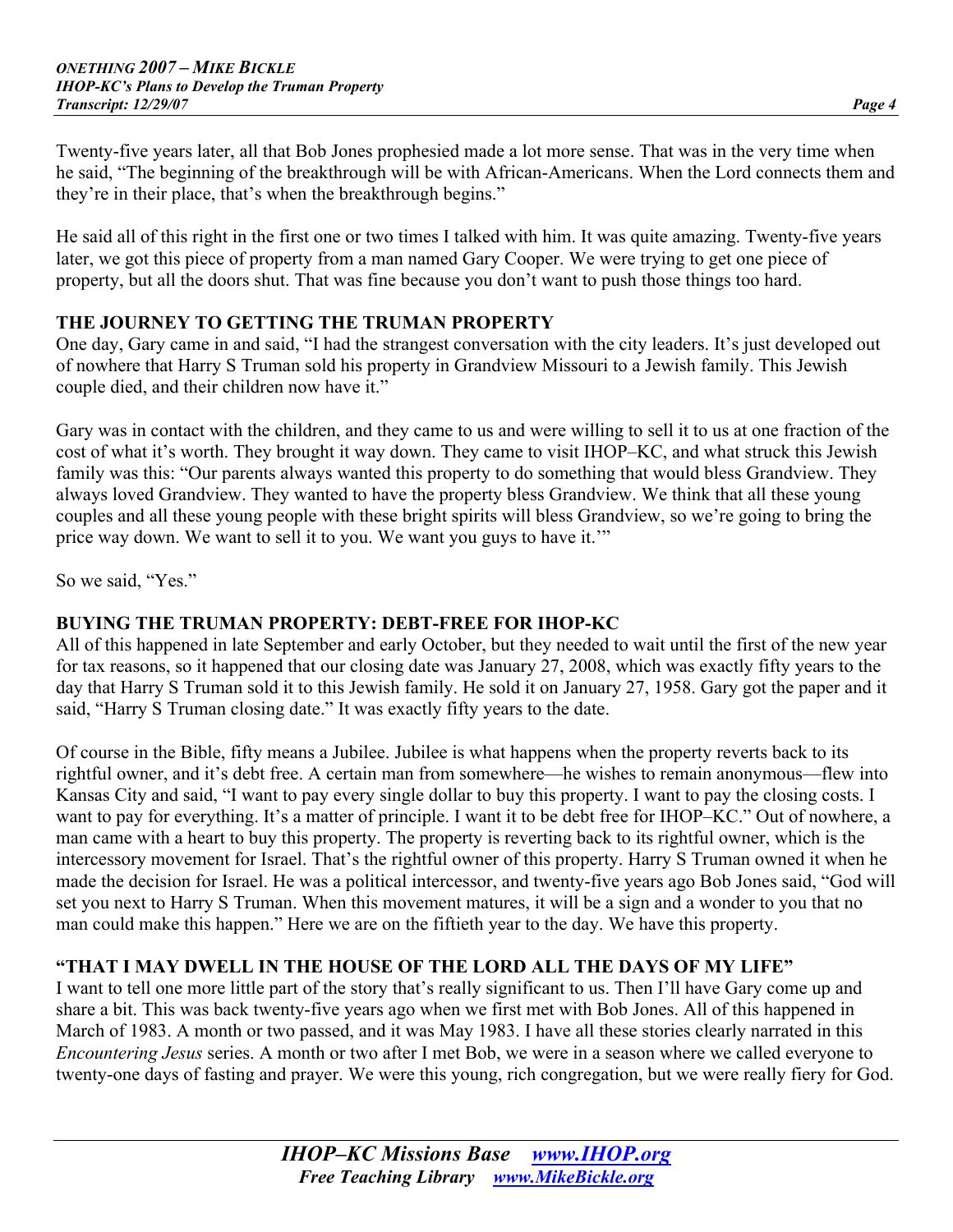Most of the congregation was really blessed with favor in their different occupations. We gathered for twentyone days of fasting and prayer. It was a great time. We were praying for revival for Kansas City.

In the middle of the twenty-one days, the Lord gave me this prayer, from Psalm 27:4: "One thing I have desired of the Lord, that will I seek; that I may dwell in the house of the Lord all the days of my life, to behold the beauty of the Lord, and to inquire in His temple" (Ps. 27:4). David is saying, "This one thing I do all the days of my life: I seek the beauty of the Lord, all the days of my life, in His temple." You know the verse. That's where this conference got its name, because King David said, "This one thing I do."

#### **A TWENTY-ONE DAY FAST**

So we're in these prayer meetings for twenty-one days where we go from 6:00am in the morning to 12:00am at night. Those were the days when we were young, and we had energy to do that. I can't fathom doing that now. Lots of them stayed the whole day. We took naps right there in the room. We prayed for eighteen hours for revival in Kansas City. It was pretty boring and oppressed, to be really honest. It's one of those things where it made a great announcement, and everyone said, "Wow, historic." Then on about day four of the twenty-one day fast, you thought, "What on earth were we thinking? Why couldn't we have made this thing a little more measured?"

Anyway, one morning I was pacing. We do a lot of pacing. We were walking back and forth, and the Lord drops this verse into my spirit, Psalm 27:4. I didn't even know where it was in the Bible. I was familiar with the verse, but I couldn't remember quite where it was. I was walking back and forth, praying, "Lord, this one thing. All the days of my life, I set my heart to do this one thing." It was anointed, meaning it rested on my heart effortlessly. Every time I was engaged in something that came right to me, I prayed on the microphone. Our prayer time lasted for eighteen hours. We kept the microphone going the whole time. There were about 500 to 1,000 people doing this. Not all of them were there fasting and praying the whole time. But there were always a few hundred. We would stir each other to pray on the microphone. We said the same thing in a hundred different ways.

# **BOB JONES HEARS THE AUDIBLE VOICE OF THE LORD**

The next day, Bob Jones comes to me and he says, "I heard the audible voice of the Lord last night."

I said, "Wow." Those of you who know Bob Jones know he has incredible stories of accuracy. Five or six times in the course of a few years, it would happen that I had a dream, and the next morning he told me the dream without my having to say a word. Bob would just look at me and say, "You had a dream last night."

I would say, "Yes. Go on."

He said, "Last night, what you saw was this." He would then tell me my exact dream; 100 percent of the time, it was exactly accurate every time. Five for five! He told me the dream. Probably five or six times, he told us the future date of something that was going to happen, and it happened exactly on that date because he heard it by the audible voice of the Lord.

# **"OCTOBER 19 WILL RELEASE GOD'S JUDGMENT ON AMERICA"**

I remember one time in August 1987, he said, "On October 19, trouble is coming to America."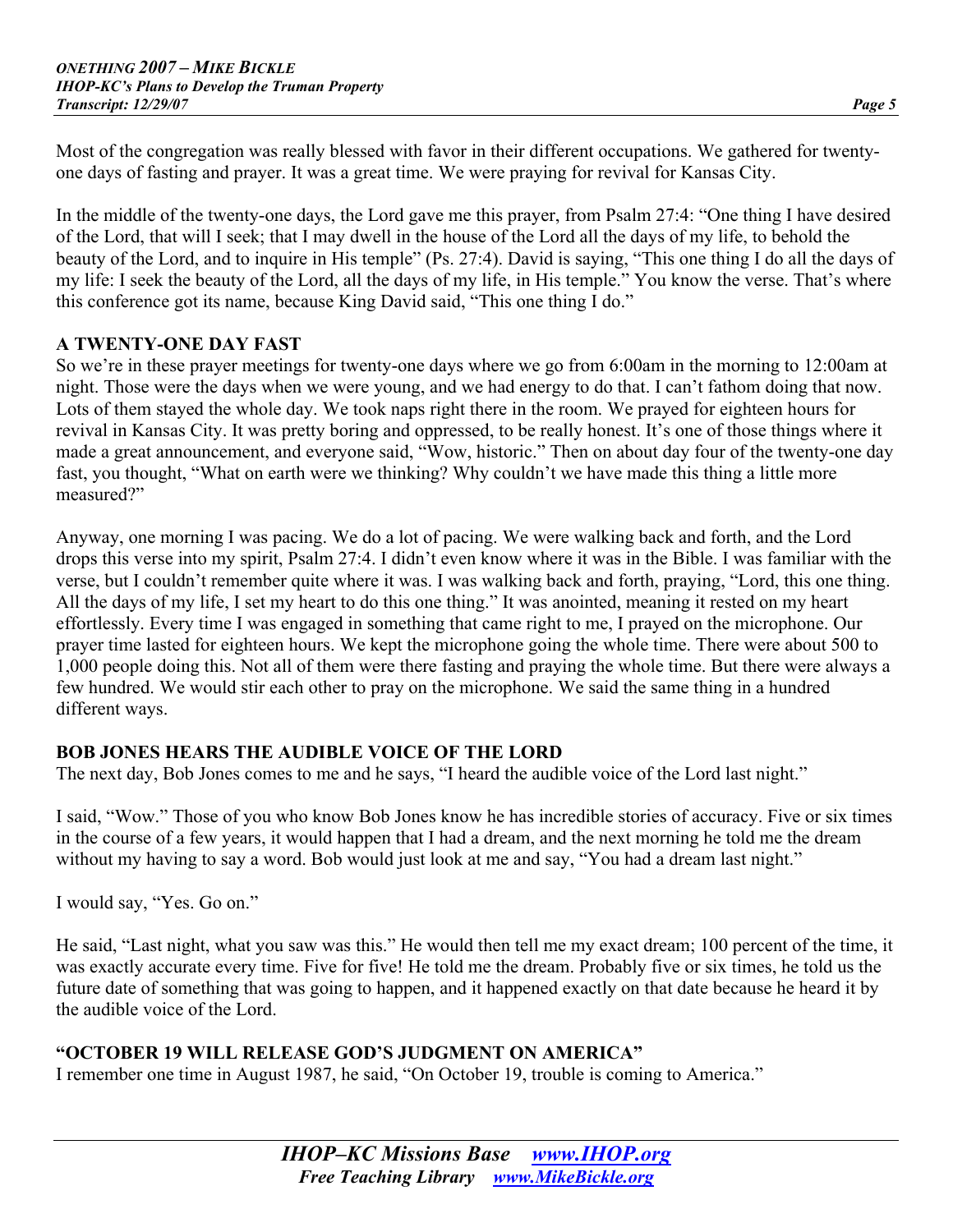I said, "What?"

He said, "I don't know. I just heard this—October 19; we had better pray, as on that date I believe God will release His judgment on America. He's going to stir up America. I don't know that America will even pay attention. I don't know if the judgment is going to be political, economic, or military, I don't know." October 19 is Black Friday, or whatever they call it, when the stock market dropped 500 points.

Bob Jones came in that day and said, "On February 17, the same thing will happen to the Church."

I asked, "What?"

He said, "I don't have a clue." Then, just like Bob Jones prophesied, on February 17 Jimmy Swaggert confessed his sins on worldwide television. He had that level of accuracy. It happened a number of times.

#### **THE AUDIBLE VOICE OF THE LORD SAYING YES TO THE ANSWER TO MIKE'S PRAYER**

Bob came to me and said, "I heard the audible voice of the Lord last night, and He said the answer to your prayer yesterday is yes."

I said, "My prayer yesterday? I prayed all day! Which one? You mean the 10:00am set, the 12:00am intercession, or the 4:00pm intercession?"

He said, "None of those."

I asked, "What are you talking about?"

He said, "The prayer He gave you."

I said, "I'm not following you? Ephesians 1, Ephesians 3, Colossians 1, and Philippians 1. I prayed them all. We just go through the list."

Bob said, "None of those. If I tell you the prayer He gave you, will you believe me?"

I had only known Bob Jones a few months. I said, "Sure."

He said, "Psalm 27:4, this one thing I ask…"

I said, "Oh my goodness. I did pray that all day. I didn't even think I was praying it. I just kind of mumbled it all day long. I did."

He said, "I know. The Lord shot it into your heart like an arrow."

I said, "I have never spent an entire day saying a sentence. Even if I tried to, I couldn't. I may go a few hours, but that's it. I prayed that all day."

He said, "No, it was the Holy Spirit that was like a lightning bolt that hit your spirit. The Lord says yes."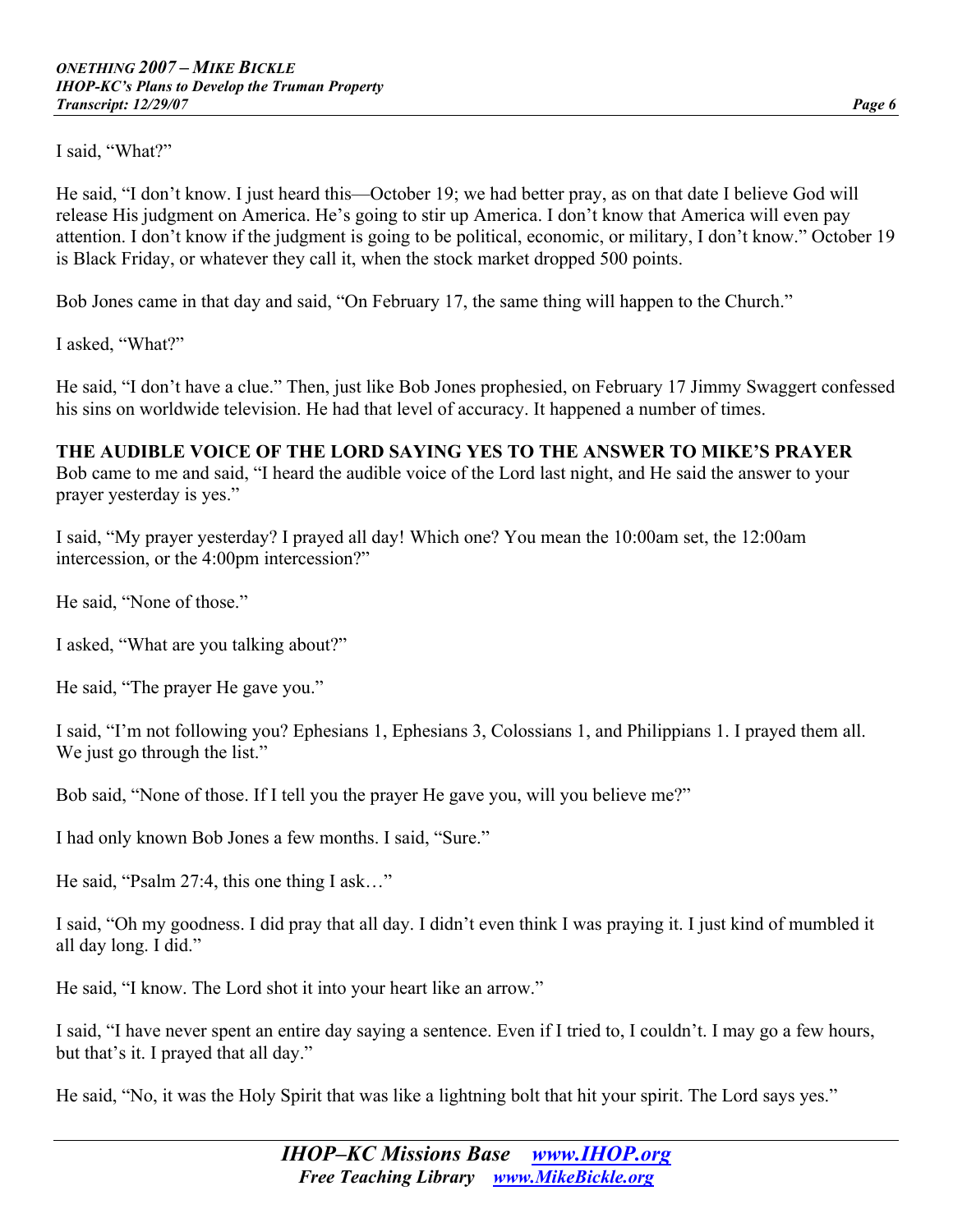I asked, "What does that mean? I'm praying for revival. What does that have to do for revival?"

He said, "Are you kidding me?"

I answered, "No. That doesn't sound like revival to me."

#### **TWENTY-FOUR HOUR PRAYER IN THE SPIRIT OF THE TABERNACLE OF DAVID**

He said, "Oh, but it is. The Lord told me what it means. 'Twenty-four-hour prayer in the spirit of the tabernacle of David'—that's the sentence I heard."

I asked, "What are you talking about? 'Twenty-four-hour prayer in the spirit of the tabernacle of David'? What does that mean?"

He said, "The Lord is going to release twenty-four-hour prayer in the spirit of the tabernacle of David with singers and musicians. That's the answer to Psalm 27:4 prayer. He's answering this twenty-one day prayer with that declaration and with that edict to you."

I said, "So, the woman who is in travail gets a baby. That's the reward. I'm in a twenty-one day fast, and my baby is that I'm going to be in travail for the rest of my life? Really? I don't want prayer meetings; I want revival!"

#### **GOD GAVE US A BUILDING PERMIT FROM HEAVEN**

He said, "No, no. You want this. You can't do this without a mandate from heaven. It takes a building permit from heaven to do one of these at the level at which the Lord is going to do this."

So after this I was happy for a few hours a day, and I became committed to that. I asked Bob again, "All day? What are you talking about?"

Bob Jones said, "This is way beyond revival, trust me. Here's what the Lord told me to tell you. I heard His voice audibly and I saw the angel with my eyes."

I said, "What did He tell you?"

#### **FROM 500 FULL-TIME INTERCESSORS TO 5,000 OVERNIGHT**

He said, "Tell the young man, 'When you get to 500, you will go to 5,000 overnight by multiplication.'" Bob heard this from an angel. He heard the twenty-four hours of prayer in the spirit of the tabernacle of David by the audible voice of God. He was in this trance state, but then an angel appeared to him and said: "Tell him, when they get to 500, they will go to 5,000 overnight by multiplication. When they get to 5,000 by multiplication, they will go to 10,000 by addition, then to 15,000, then to 20,000, and then to 25,000. Tell him this is the sign that when the flood of the Holy Spirit hits Kansas City, 5,000 people will find a new home overnight in Kansas City. Tell him to watch Mississippi. The Lord will confirm it."

Now I had prayed Psalm 27 all day. That was pretty cool. I didn't agree with the interpretation. I even told him, "I don't think Psalm 27 means twenty-four/seven prayer."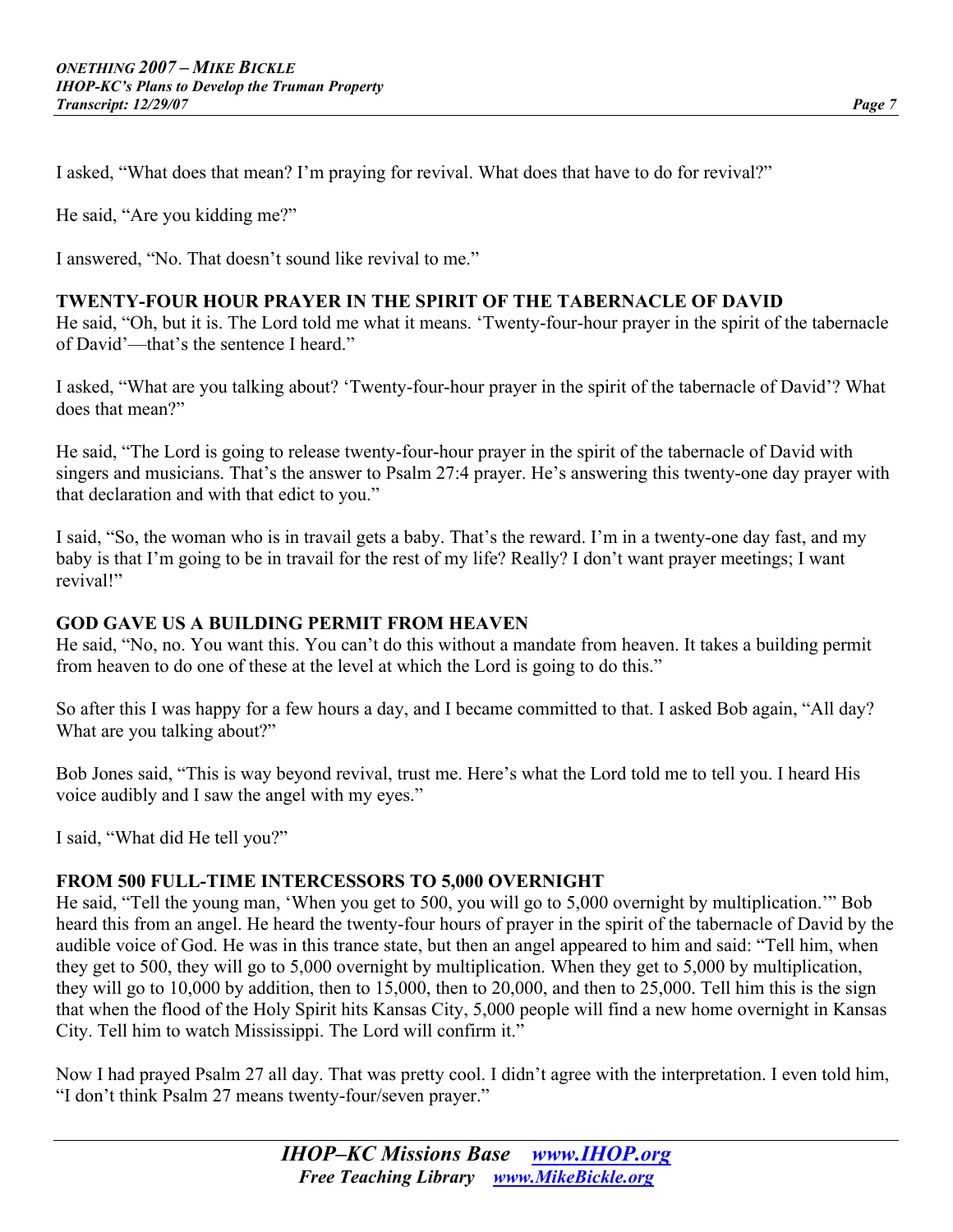He said, "I know it is; I heard it from the Lord."

I said, "I don't think that's what that verse means."

"You're wrong," said Bob. "That's what it means."

I said, "It's David gazing."

He said, "I don't know all of that. I heard this audibly. You're wrong. It means gazing on the Lord with singers and musicians." Years later, having studied the thing thoroughly, that's exactly what the verse means, so I was wrong again. I was wrong about the singers and musicians, Israel, and the TV sets. I was wrong about the whole thing. So I said, "When we get to 500, then what? When we get to 500 of what?"

He answered, "Intercessors."

I said, "Our church has 500 people, and everyone goes to one prayer meeting. Does that count?"

#### **MUST BE FULL-TIME INTERCESSORS**

He said, "No. Full-time intercessors." I had never thought of intercession as a full-time occupation.

I thought, "What will they do all day?" I said, "What will they do all day?"

Bob answered, "I don't know? I guess they will pray. I don't know that stuff. You guys will figure it out when you get there!"

I said, "You're telling me that we're going to have 5,000 full-time intercessors who intercede as their main job?"

He said, "Yes."

I exclaimed, "I can't even picture this. This is beyond anything that I can comprehend."

He goes, "Then it will go to 10,000 by addition. You will have 25,000 full-time in Kansas City, and you will be next to Harry S Truman when this thing happens."

#### **"FLOOD STRIKES JACKSON, MISSISSIPPI; 5,000 PEOPLE PUT IN NEW HOMES BY FLOOD"**

Four or five or six days pass. We're still on the fast. A man brings the newspaper by. The newspaper says, "Flood Strikes Jackson Mississippi: 5,000 People Put in New Homes by Flood."

The angel said, "Watch Mississippi, and it will confirm: there will be 5,000 people put in new homes by the flood." It was the exact language that the angel told thirty or forty of us. It was in the newspaper five to eight days later. He came and showed us the paper. He said, "I promise you that you will be next to Harry S Truman. When you get to 500, you will go to 5,000 overnight, but you have to understand this. When you get to 5,000,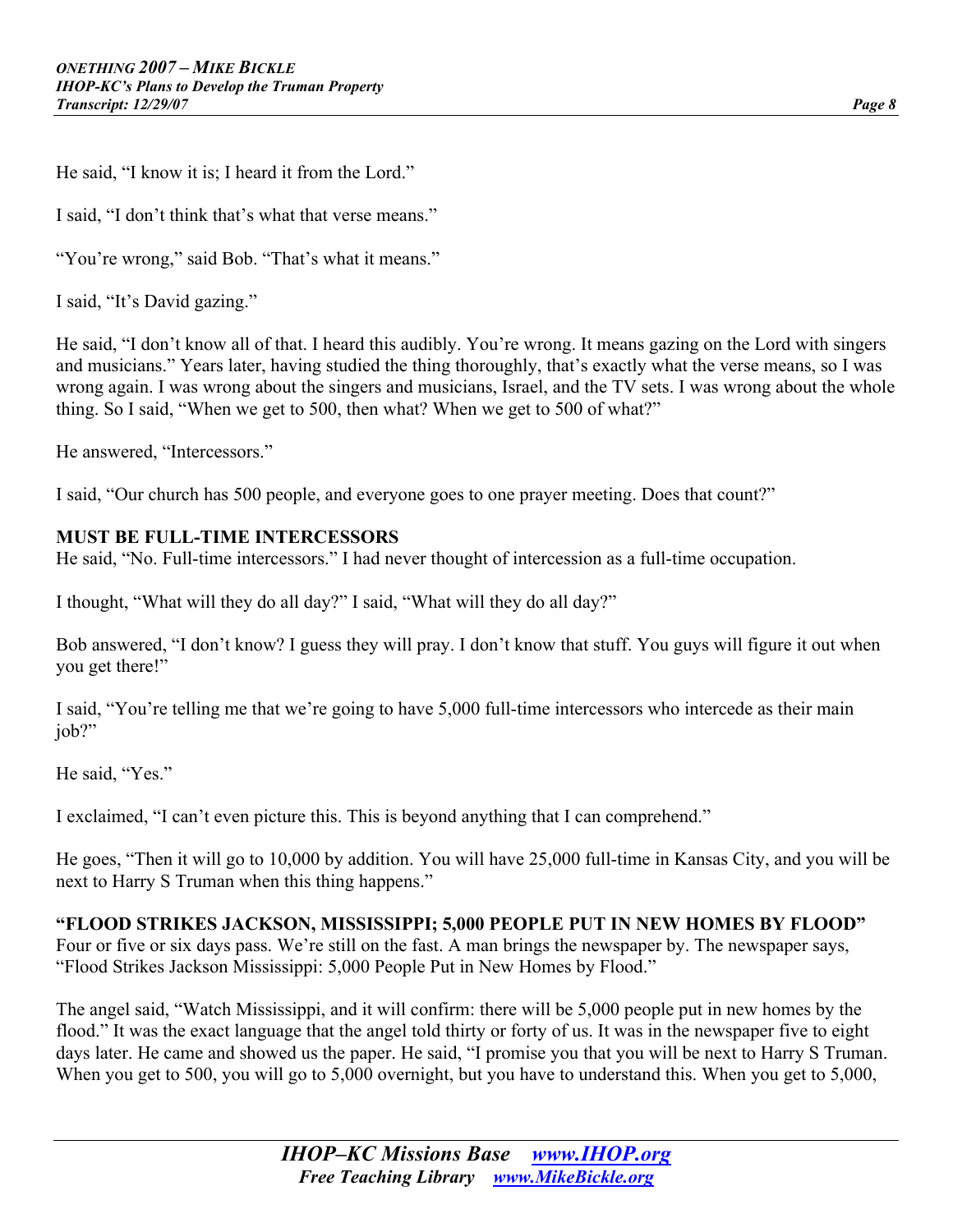the Lord is doing it as a sign and wonder. It's not so that things are just exciting and lively. It's a sign and a wonder. There is nothing like it in the world."

## **A SIGN AND A WONDER TO THE WORLD**

I don't want to be weird with this next statement, because I'm personally disconnected from this next statement because of the magnitude of what's going to happen. He said this in the conversation with several of us together: "The largest staff in history on one piece of property is the Vatican. There are 3,000 people." I don't mean a 5,000-member church; I'm talking about 5,000 full-time staff. He said, "Nothing like this has ever happened in history."

He said, "The Lord will bring them as a sign and a wonder. Here's the reason. It's not to bless you. It will be in the magazines and in the news coverage across the whole earth. It will be noised abroad everywhere. Some with hostility, some with adoration, and many will be in bewilderment, but it will cover the earth when it happens. The Lord will set it up this way to mobilize 100 million intercessors for the nation of Israel."

#### **ONE HUNDRED MILLION INTERCESSORS WHO PRAY WITH UNDERSTANDING FOR ISRAEL**

He said, "The flood will be a sign and a wonder that 100 million intercessors will have understanding to pray for Israel. That's the reason this will be in the magazines. A lot of it this will be negative publicity; so don't be troubled. It will be negative. A lot of it will also be positive. There won't be that much positive media, and a lot will just be curiosity. The Lord will do this."

A week later, the flood showed up in the newspaper. Well, now it's twenty-five years later, and we have 475 on our full-time staff. Now we're on Harry S Truman's property on the fiftieth anniversary, and it's a sign and a wonder. We have our seatbelt on because we think something is about to unfold that will be glorious and terrible. It's going to have tremendous pressure; it will stir up demons, it will release angels, and it will help birth prayer ministries all over the earth.

Gary, come on up.

#### **GARY COOPER:**

There's nothing that I could really add to that. There are a few things that Mike didn't even tell you about concerning the property because that's less consequential. I'm a little linear, but he's a little circular. He's dealing with the prophetic. The property has 125 acres, and it's on Highway 71; interestingly enough, there's a new highway soon to be built through Kansas City. This is I-49, which happens to be Highway 71. I was telling Mike this and he said, "I-49, that's Isaiah 49."

# **I-49 IS A PROPHETIC SIGN-POST FOR ISAIAH 49:12**

#### **MIKE BICKLE:**

Isaiah 49:12: "Surely these shall come from afar; look! Those from the north and the west, and these from the land of Sinim" (Isa. 49:12). Isaiah 49 is the chapter in the Bible with the most detail on the purpose of God for Israel. That's the number one chapter of the glory and the gory of the future of the nation of Israel.

#### **GARY COOPER:**

There's 2,500 feet of frontage on I-49, which is really cool. I was provoked to study Isaiah 49 relative to this property. I was researching some things. Mike mentioned a while ago that Asia is a big part of what's really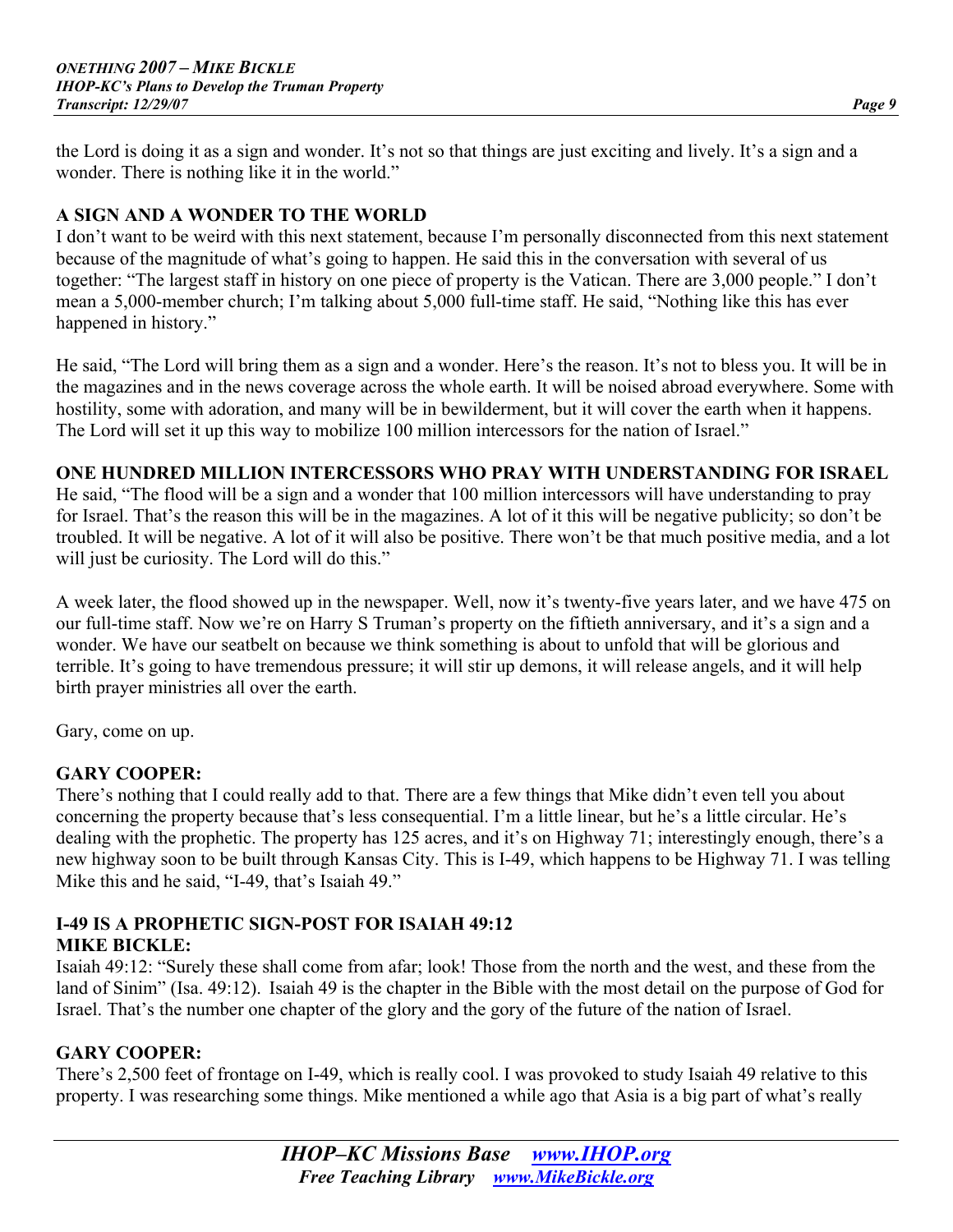happening. Isaiah 49:12 is the only verse in the Scriptures where China is referenced. I think it's just amazing that that happens, but also, the only road that goes through this property is Harry S Truman Drive.

#### **ISAIAH 49:12: THE CONNECTION BETWEEN ISRAEL AND ASIA**

In Isaiah 49:12, Asia is actually called *Sinim*. Anything that references Asia is *Sino*. It's actually Sinim. It refers to Asia. It says that all the people will come from the north, from the south, and from Sinim, which is from the east.

Nonetheless, this property is an incredible piece of property; it has all utilities: water, sewer, and fiber optic cable. It has all the pieces. The property is fully developed. As Mike mentioned, we're getting it for a fraction of the cost.

I want to give a few interesting stories about this couple: these are the heirs of the gentlemen who bought it. Stanley Goldberg bought the property from Harry Truman in 1958. The son and daughter came to IHOP–KC after I had spoken to them. I gave them information on IHOP–KC because I wasn't trying to keep anything under a basket. I clearly told them, "We exalt Jesus Christ." So they came to IHOP–KC. I invited them to come out, but I didn't know when they would come out. They came out by themselves. They came out, and they loved the Higher Grounds coffee shop. They went into the lobby, and they were standing there just watching all of these young people. They loved seeing all of these hearts that are on fire. They could see the passion in the young people.

They said, "This young man walked by, went by about eight paces, turned back around, pointed at us, and said, 'God told me you're a clean man!'" He turned around and walked off. This was a young, eighteen-year-old boy who did this.

I was talking to them about it, and they looked at me and said, "He did that. We don't do that."

I said, "Well, we do that." It was really neat.

As I was negotiating for this property, I was dealing with the city of Grandview, telling them to buy it, because it's such an obvious hole in their whole city. It's a big, green hole in the middle of Grandview. I would tell the city of Grandview, "If Grandview is ever going to revive itself, it needs to have this piece of property under control." This couple had agreed to sell it to the city of Grandview, but the city of Grandview determined that they weren't in the development business and didn't really want it.

So I went the clearance section to talk to them about buying the property. They said, "This is really neat; we'll sell it to you guys, and what do you want to pay for it?"

I responded, "Well, we can't pay what you're asking for it." They were going to cell it to the city of Grandview for about two-thirds of what it was worth.

Then they asked, "Well, what would you pay for it?"